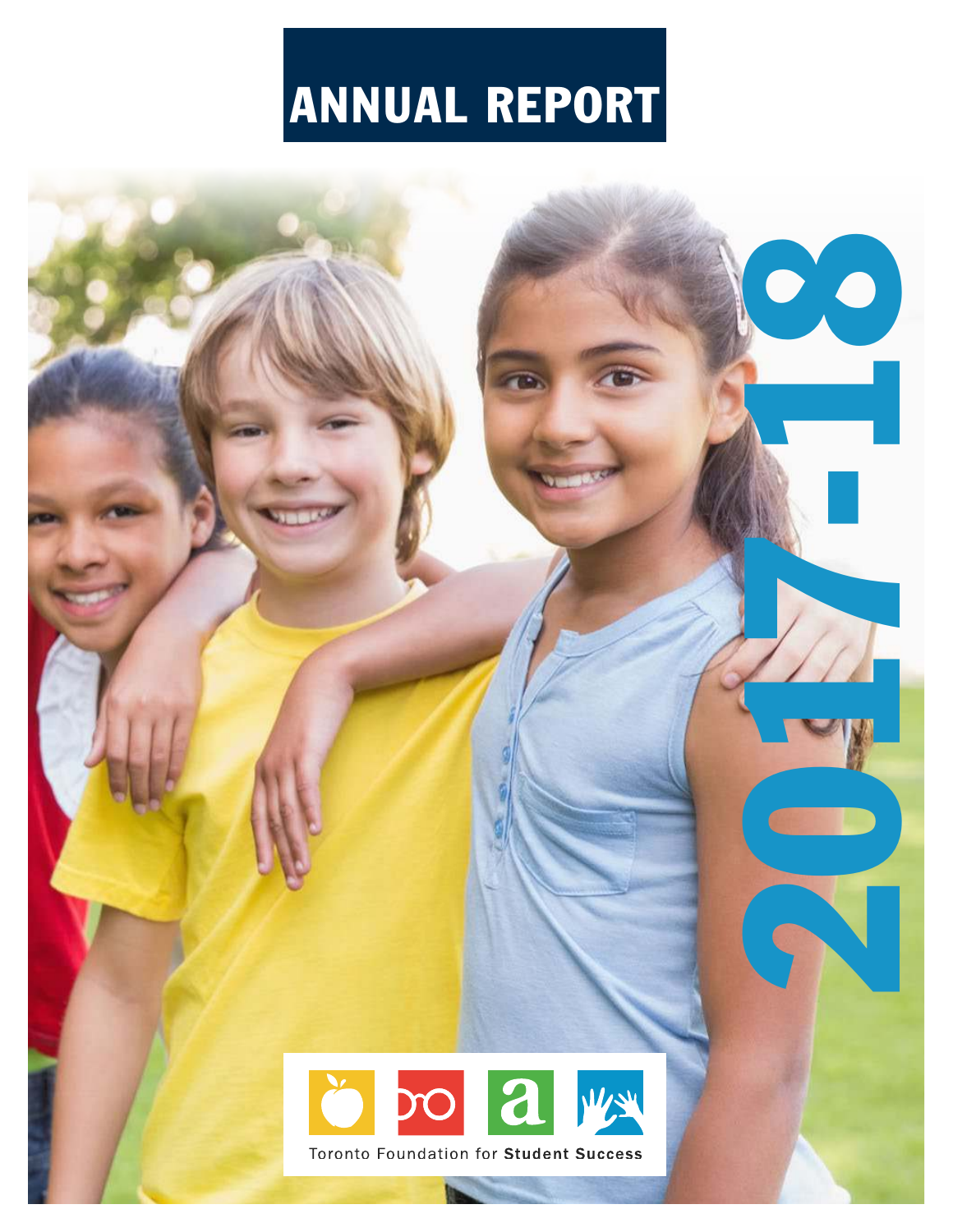Many thousands of children in our city live in poverty and the fact is that this adversely affects their ability to learn and to participate fully in school and beyond. Our challenge is to find effective ways to support them and get measured results. The Toronto Foundation for Student Success (TFSS) continued to meet this challenge with a team of dedicated professional staff and committed volunteer Board members.

During the 2017-18 school year, with the help of many partners, we were able to support 205,925 meals per day in 817 Student Nutrition Programs. This is the largest program of its kind in Canada and it ensures thousands of children and youth are able to start their school days ready and able to learn.

Our Emergency Fund offered a hand up to many vulnerable students who needed warms coats, boots and other necessities that many families and their children take for granted. We get requests from schools across Toronto and the needs are as varied as the children we serve. As well, through our Gift of Sight and Sound Program, we were able to assess the eyesight of over 18,000 children and provide, free of charge, almost 1,800 pairs of prescription glasses to those who needed them. Since 2009, this unique and innovative program has supported classroom learning.

Our 18 Beyond 3:30 After-School Programs continued to offer safe and welcoming places for middle school students, after school each day. Here they learned to cook at our Junior Chefs' Club, get homework help, participate in arts-based programs, enjoyed nutritious snacks and, last but not least, let off some steam by participating in sports activities. Research confirms compelling data on improved social skills and academic achievement.

This year we were pleased to work with tremendous partners from both the public and private sectors who generously supported our children, without whom we could not achieve our "student success".

Finally, I wish to thank my fellow Board members and TFSS staff, as well as thousands of volunteers, for their commitment to serving the important needs of children in our city.

and Ingtson

Cam Jackson Chair, TFSS Board of Directors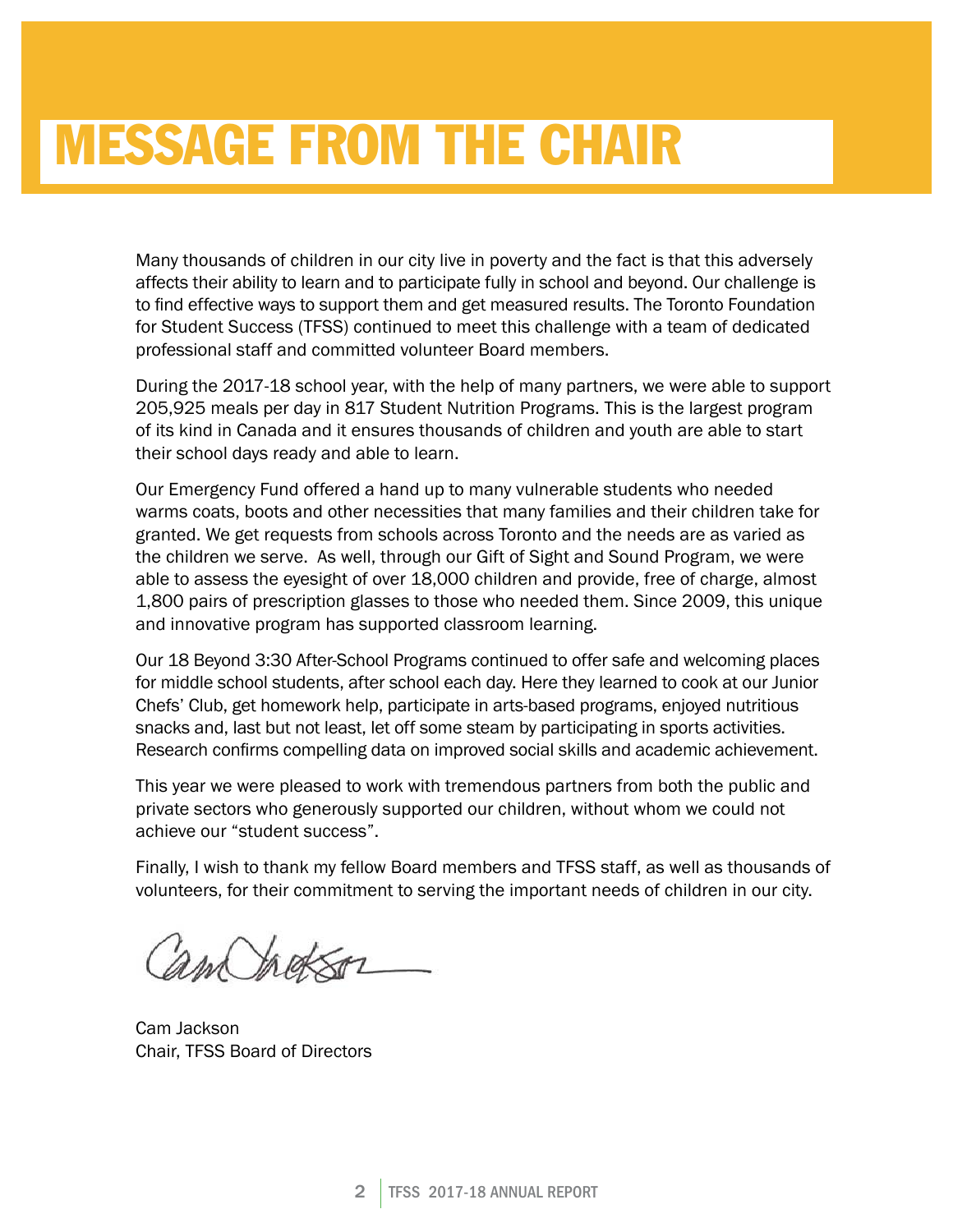# **CONTENTS**

| <b>PROGRAMS</b> |  |
|-----------------|--|
|                 |  |
|                 |  |
|                 |  |
|                 |  |
|                 |  |
|                 |  |
|                 |  |
|                 |  |
|                 |  |
|                 |  |

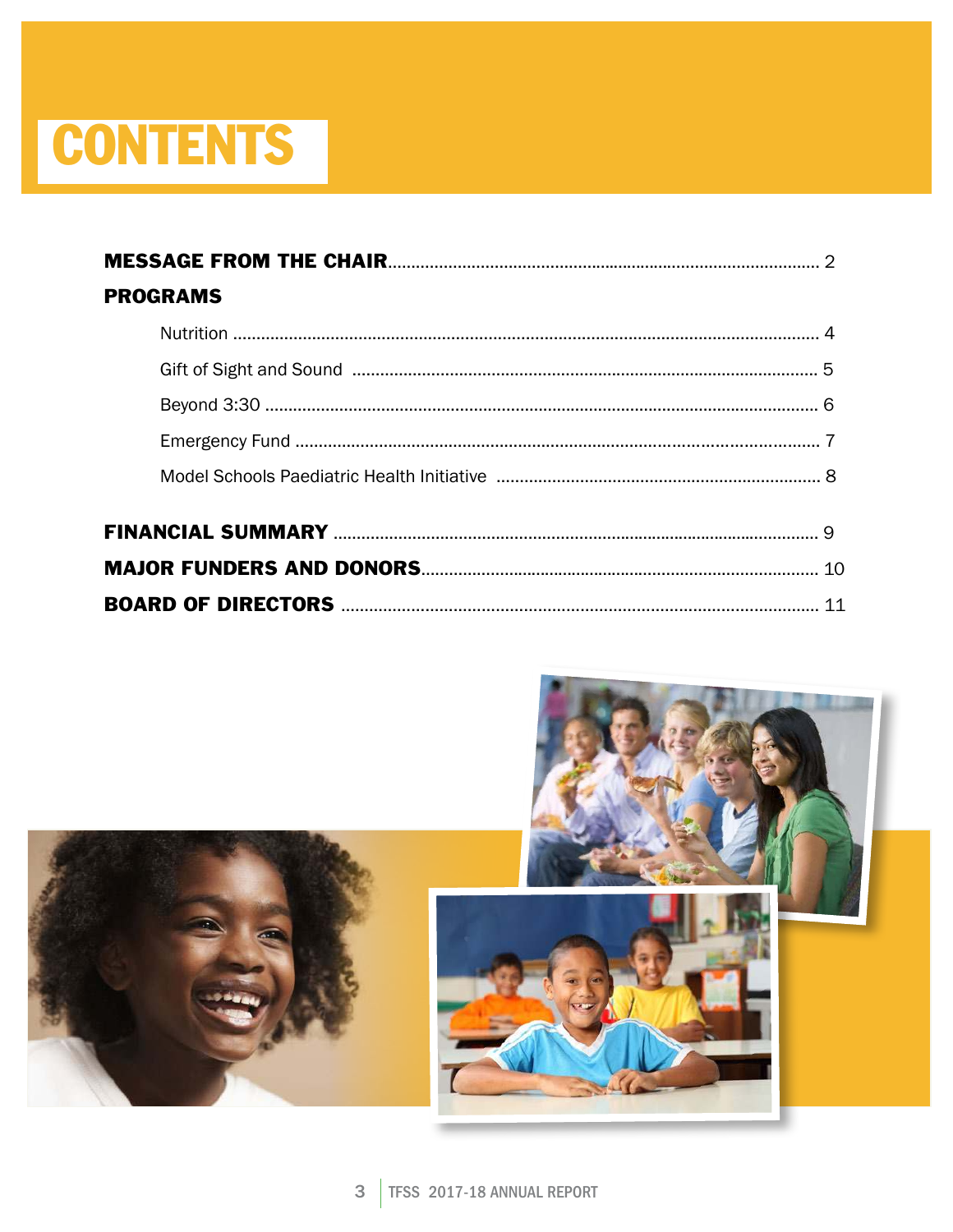

## NUTRITION

As the Lead Agency for Toronto, Toronto Foundation for Student Success is proud to be one of 14 Provincial Lead Agencies across Ontario. We are also proud to be part of Student Nutrition Ontario – Toronto (SNO-Toronto), a collaborative partnership that works together to support Student Nutrition Programs in Toronto.

Student Nutrition Programs (SNPs) provide children and youth in Toronto with nutritious meals every school day. Each community based SNP has a local advisory committee, consisting of school administrators, teachers, parents, grandparents and other volunteers, that oversees the operation of the program, from menu planning to bookkeeping. Over the last 20 years these programs have grown from serving 11,000 meals a day to more than 205,000.

### IMPACT



817 Programs



31,137,111 meals served each year



With the support and caring of our many partners, funders, donors and volunteers, nutrition programs in the City of Toronto are successful and thriving.



"It's simple: if you're hungry, it's hard to focus, and if you can't focus, it's hard to learn."

" To level the playing field for our most vulnerable children, we need to make sure that they are well nourished so that they face one less barrier to graduating from school."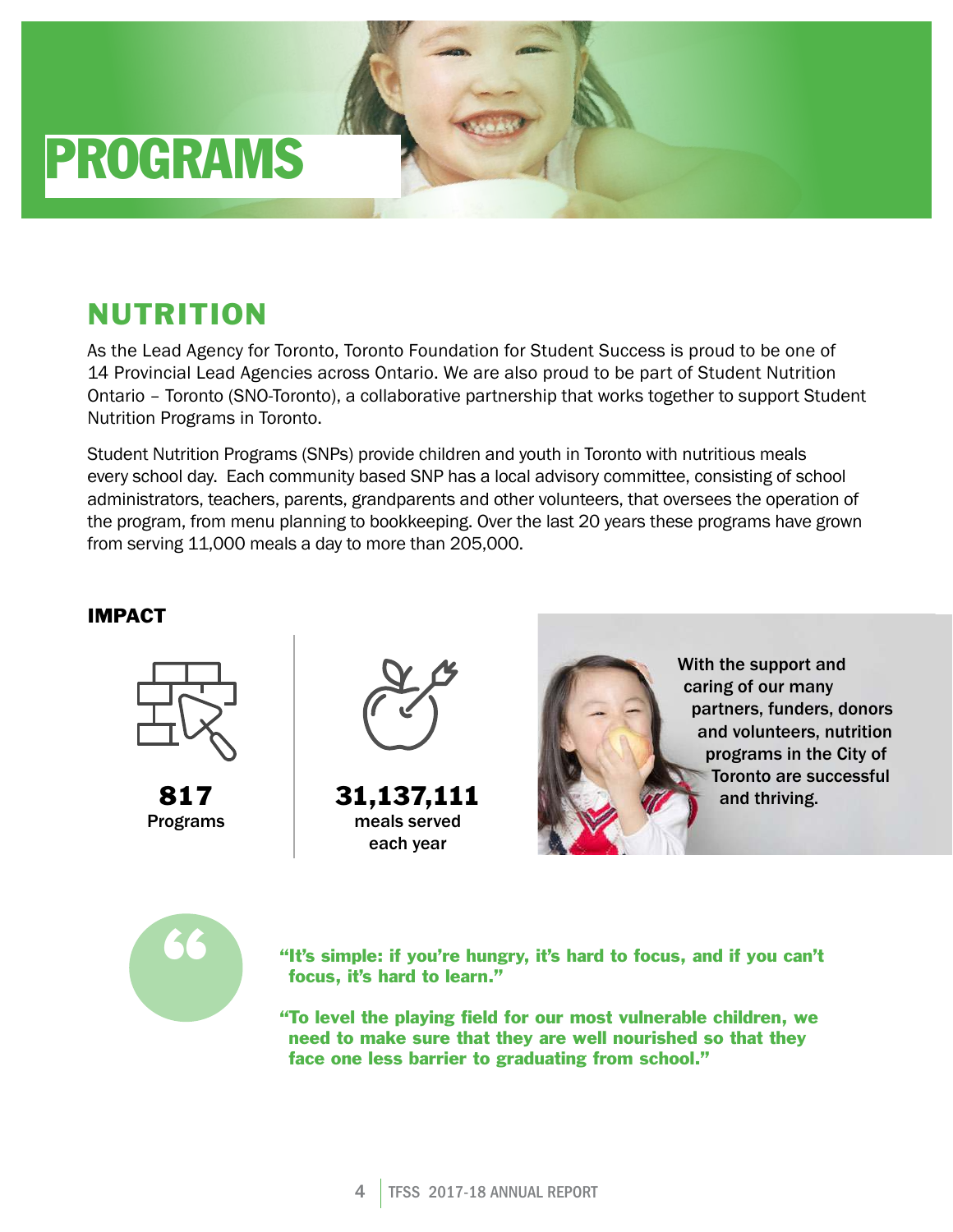

# GIFT OF SIGHT AND SOUND

### Helping Children See and Hear the World Clearly

The Gift of Sight and Sound program serves children in Toronto's most "at-risk" communities in TDSB schools by providing:

- Free vision and hearing checks
- Follow-up optometry clinics
- Free glasses when required
- Tracking of the immediate results of these screenings and optometrist appointments

### IMPACT



18,641 vision checks



5,396 children referred to optometrists



1,772 pairs free glasses



" Thank you for the glasses. I'm really doing better in class and I can see what the teacher is writing on the board. My glasses are helping me read better and have been such a great thing!"

"I needed glasses. Thank you for checking my eyes. It really helped me when I got them. I can see what I am writing."

" Thank you for the glasses. I feel much better as before I had headaches and my eyes were hurting. I really like my glasses."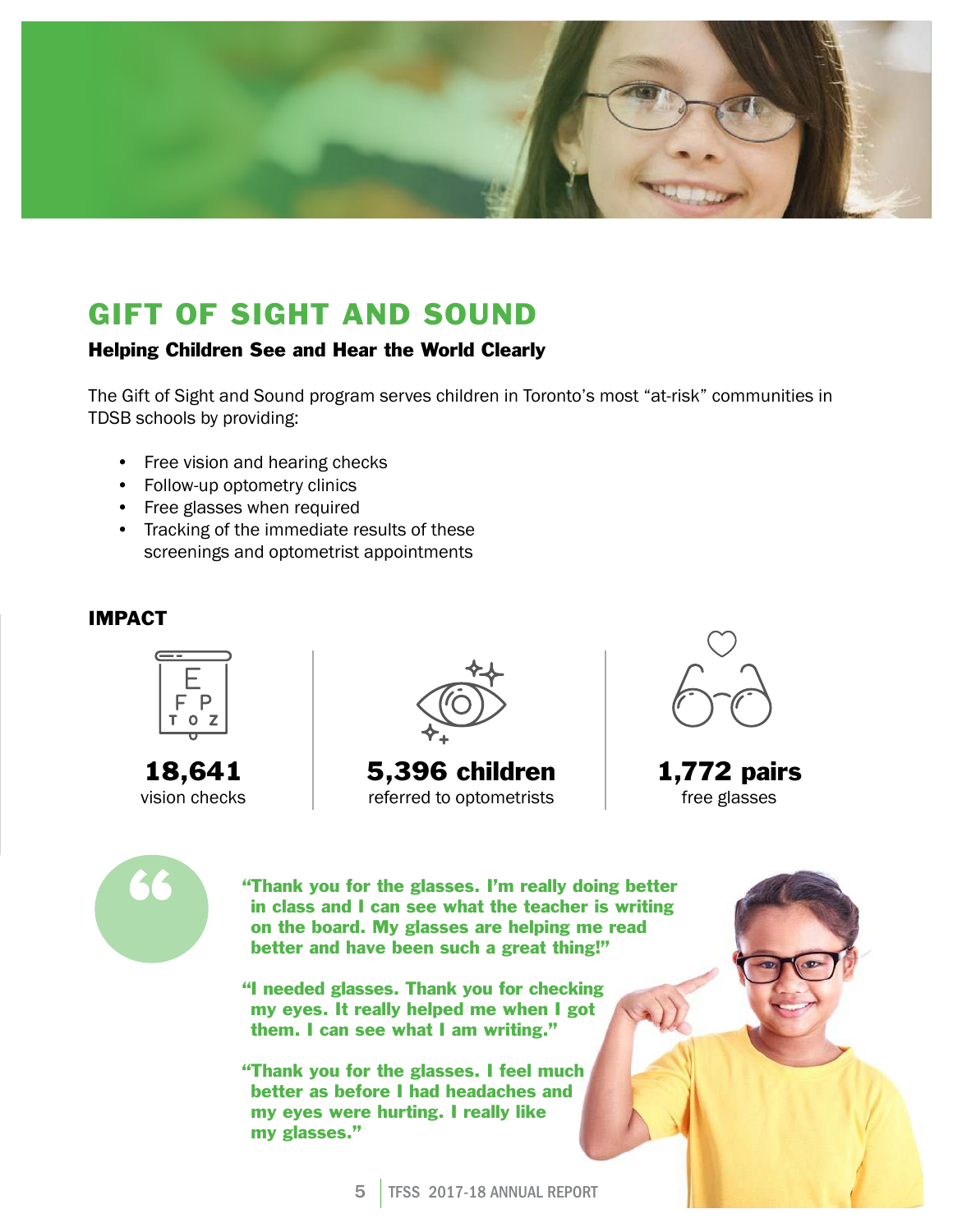# PROGRAMS

# BEYOND 3:30

### A Safe and Welcoming Place After School

Since 2009, the Beyond 3:30 after-school program has provided a safe and welcoming place for children to be at the end of the school day. Here students get academic support, meals and nutrition education, as well as opportunities to build their social and physical skills.

Programming includes:

- Homework and academic help
- Physical activity
- Junior Chefs' club
- Arts and crafts
- Performing arts



1,200 students enrolled





18 programs



"We had nothing to do after school and we were getting into trouble until we found beyond 3:30."

"I love beyond 3:30. I've made so many new friends. I learned the rules for baseball and now I can join in games even when I'm not at beyond 3:30. "

"I get help with my homework and now I'm doing much better in school... plus I've learned how to cook at the Junior Chefs' Club."

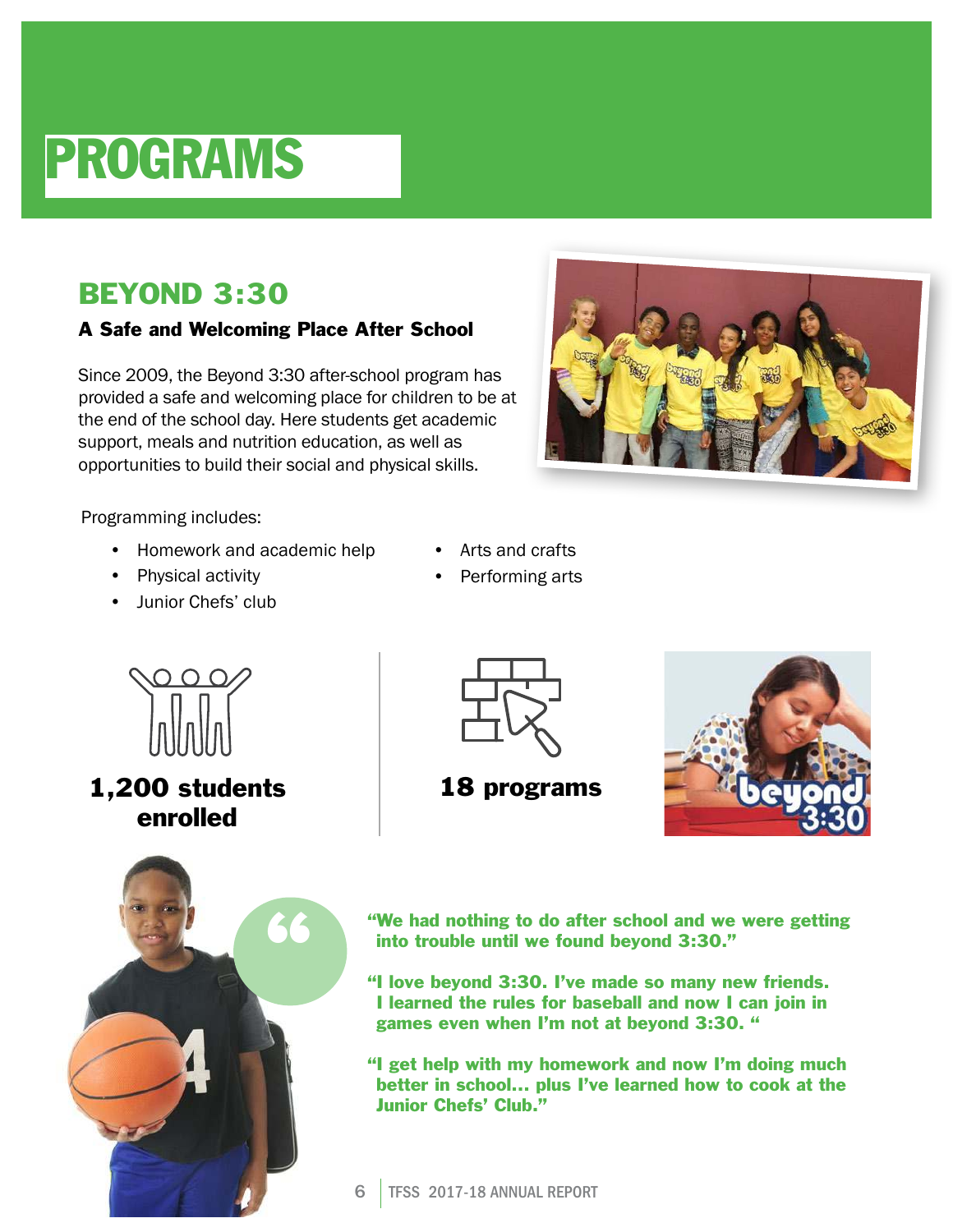

# EMERGENCY FUND

### Unique Problems Require Unique Solutions

Many children face unique challenges at school because of poverty at home, as their parents struggle to provide food and shelter. Many secondary students are not able to live at home and simply can't afford necessities. The Emergency Fund provides students with support for urgent needs, and in emergency situations. This may be a warm coat, a pair of boots that don't leak or some food.

The needs addressed through the Emergency Fund are as varied as the children we serve.



"It's been a cold winter and as a new immigrant, my student just wasn't ready for it. He was missing boots, a good winter coat and a proper Canadian toque! I took him to the store where he chose his own style, which made him feel very proud. He doesn't miss school anymore!"



- " Tilly is extremely grateful for the help. Knowing there is someone out there that cares about her wellbeing brings comfort to her. She is now able to purchase food when needed and have a healthy meal."
- " Elizabeth now has a new winter coat, sturdy boots, some food and clothing items, and the knowledge that in her hardest times, there is support and care (without judgement, prying, or having to beg). She is grateful, warm, and better equipped to keep putting one foot in front of the other. Thank you so very much."

### MODEL SCHOOLS PAEDIATRIC HEALTH INITIATIVE

### Care in the Place Students Trust the Most

The Model Schools Paediatric Health Initiative (MSPHI) Clinics are located at four school sites and, with medical partner organizations, provide services to students. Through this initiative, the TFSS and the TDSB work together to bring clinical health care services into priority communities.

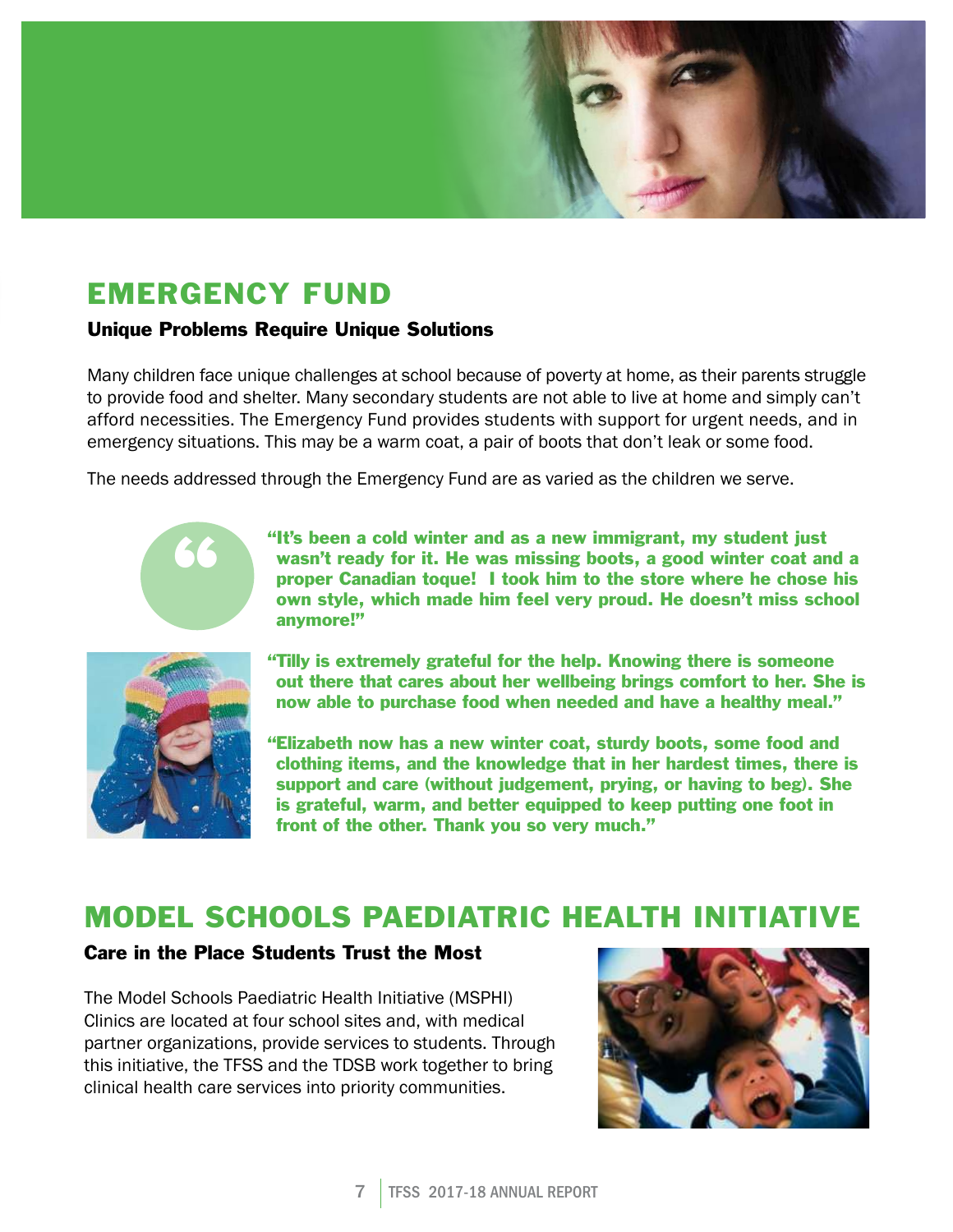

The Toronto Foundation for Student Success helps students succeed.

We help feed students, addressing issues of poverty,

hunger, and poor nutrition, and their effect on education.

We continually search for new ways to help children overcome barriers to success in school.

We work to provide safe, inclusive environments in which children may thrive.

We are advocates for children, acting on their behalf.

# VISION

The Foundation will identify and initiate programs to deal with the hunger, poverty and violence experienced by our students. The Foundation will act as an advocate for students.

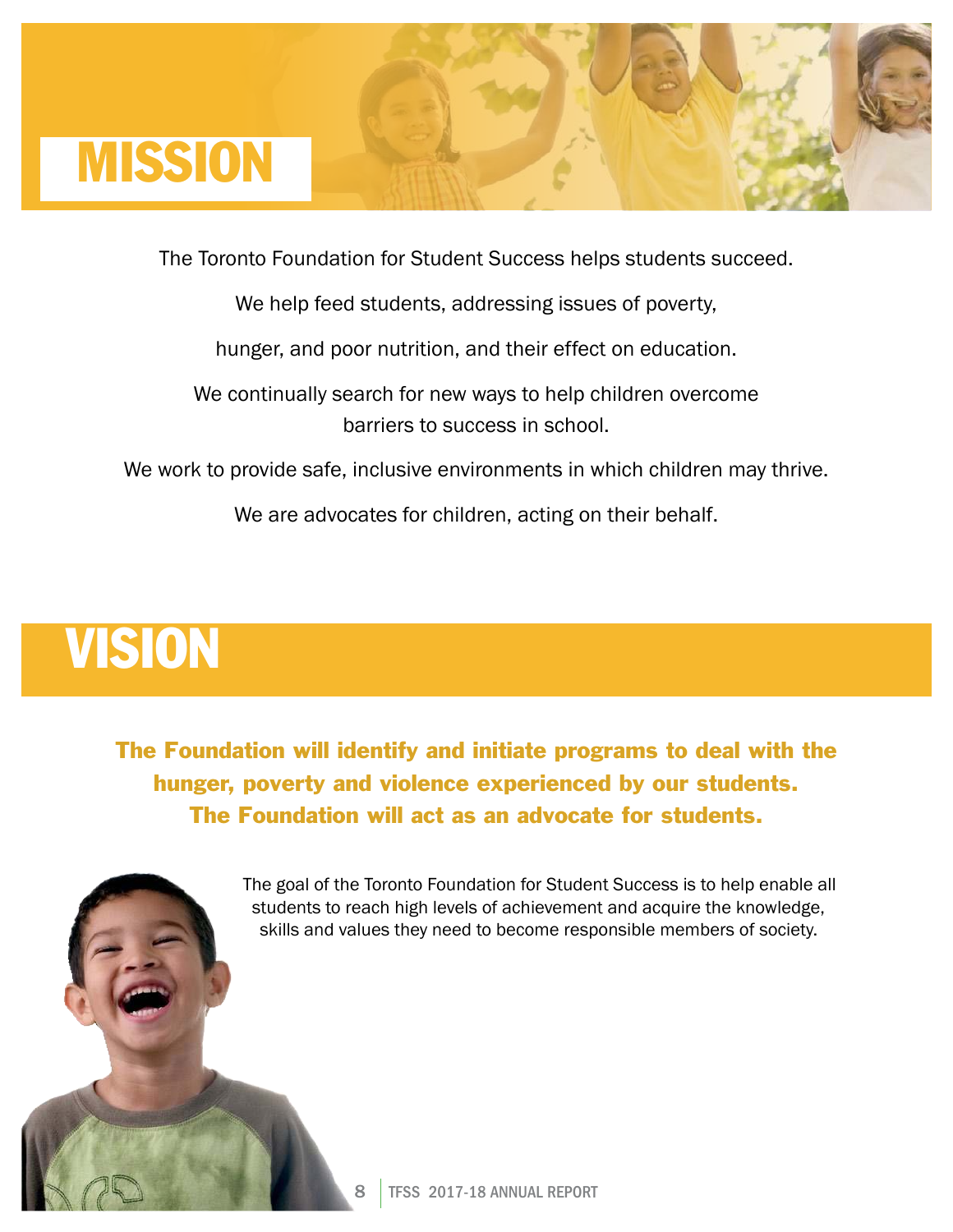# **ANCIAL SUMMARY**

### REVENUE



### EXPENDITURES

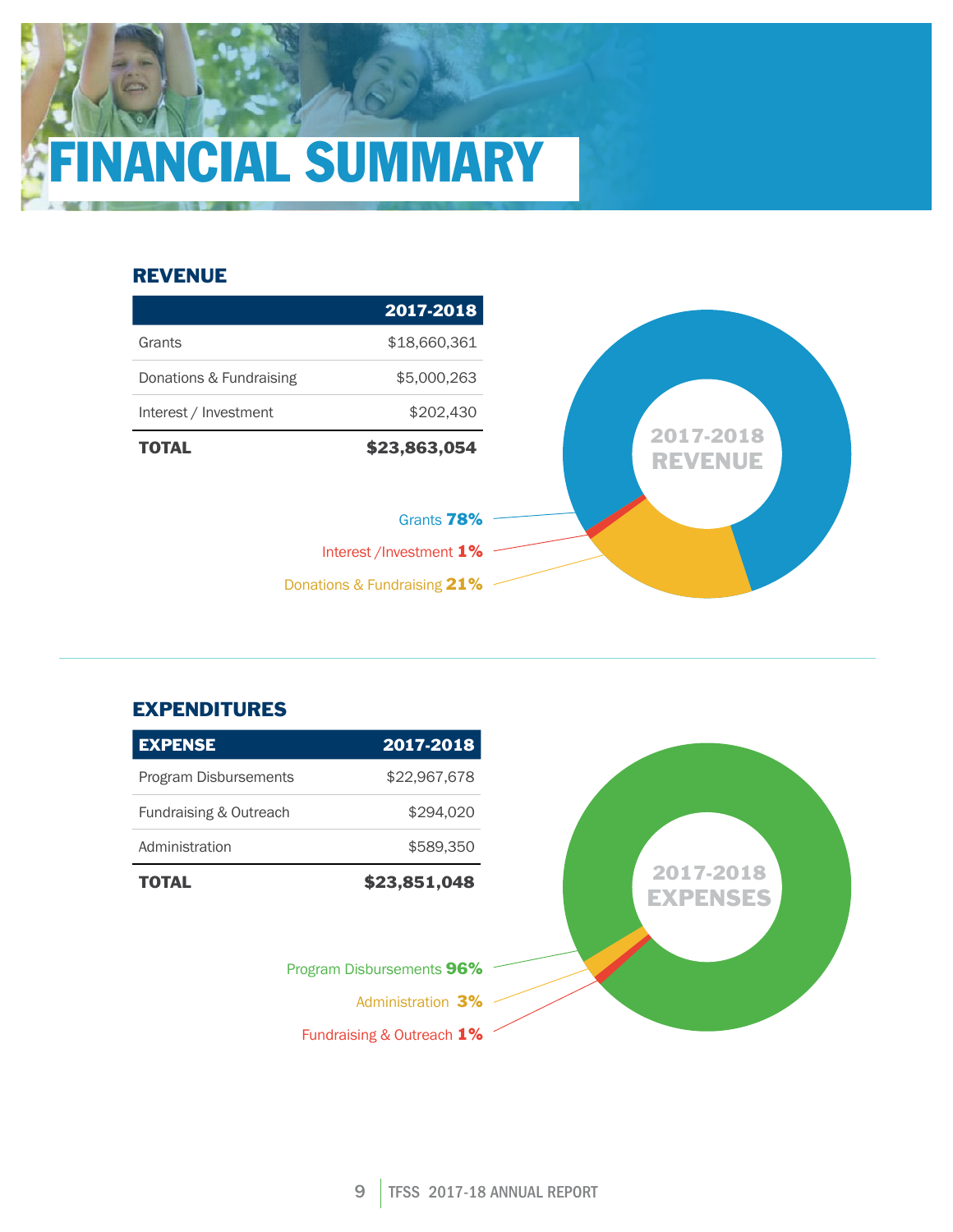### **MAJOR FUNDERS**

City of Toronto Province of Ontario

### **DONORS**

### INDIVIDUALS

Tricia Allen Lavell & Frank Baldock Zac Barker Kali Barrett and Edward Rawlinson The Bernasconi Family John Booth Fatima Bregman Jag Brewer Anita Bruinsma James Bujak Joan Butler Jillian Cooke Tanis Darling John Davies Stephanie Eng

#### **ORGANIZATIONS**

ACE Bakery Adobe Amitabha Buddhist Society Of Toronto Cadillac Fairview Corporation Ltd. CIBC Children's Foundation Clearly.ca Club Moen

### FOUNDATIONS

Actuarial Foundation of Canada Aqueduct Foundation Isthmus Breakfast Club of Canada Cavelti Family Foundation Charities Aid Foundation Crestwood School Rotary Club of East York Egg Farmers of Ontario Embly Park Foundation E.N. Transportation Inc. Essilor Vision Foundation

# **M** TORONTO

Ian Gilmour Jillinda Green Carolyn Griffis Lisa Grogan-Green Sarah Hughes Michael Hyatt Steve Kaszas Gillian Krause Andrea Laing Andree Lau Gord Love and Sarah Jones David MacNaughtan Allison Macrae Anne-Marie McLauchlan Jonathan Maier Martha Mariapen

Crosslinks Transit Solutions Direct Response Media Group Inc. George Weston Ltd. Kathy McLachlan Group Realty Keller Williams Advantage Realty Maple Leaf Sports and Entertainment Mortgage Gate Corporation Ontario Principals' Council Penguin Investments

Estate of William Guy Walton Flatley Family Foundation Forest Hill Lions Club Goldie Feldman Foundation at Toronto Foundation Hadden Family Foundation Hopscotch Jays Care Foundation Mazon Canada Muslim Welfare Centre Ontario Grocery Foundation Ontario REALTORS Care Foundation Ontario Trillium Foundation President's Choice Children's Charities



Beth Malcolm Shawn Morris Kate Myers Kinh-Tung Nguyen Robin Ofir Ann Pikar Monique Rudder Steven Salamon Michael Scissons Gelareh Scott Nancy Steinhauer David Sterns Cortleigh Teolos Ronald Turk Cynthia Warner-Beck Linda Young

RE/MAX Hallmark Realty Ltd. Saputo Inc. **Scotiabank** Sprott Asset Management State Street TELUS Greater Toronto Community Board Toronto Real Estate Board Whole Foods

#### RBC Foundation

Retired Teachers of Ontario, District 22 Retired Teachers of Ontario, District 24

Rotary Club of Toronto – Forest Hill Sheila Kirpalani Foundation at Toronto Foundation Show Kids You Care

Thousand and One Club Charitable Trust Toronto Educational Opportunities Fund

Toronto Foundation Toronto School Administrators Association Youth and Education Fund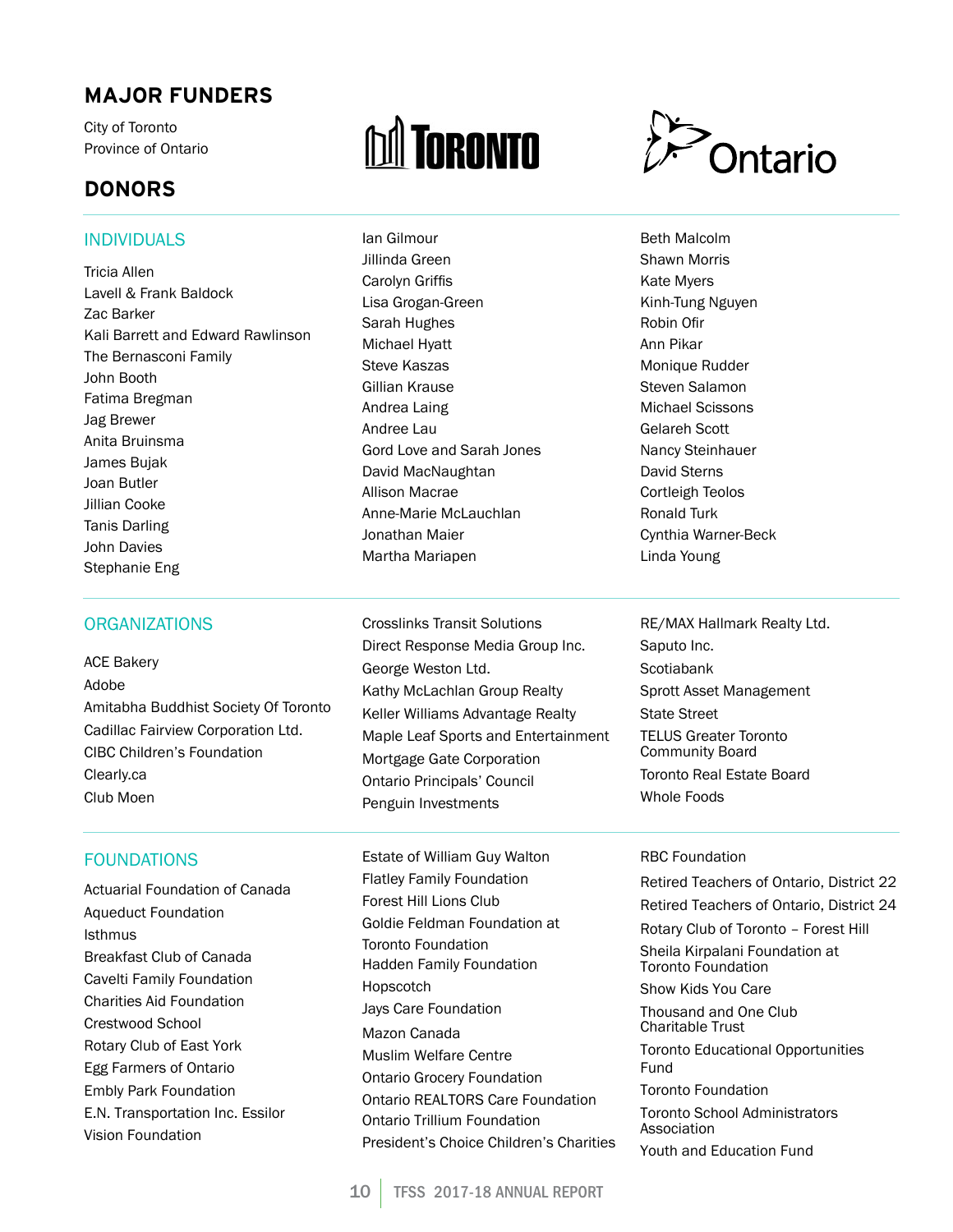### **BOARD OF DIRECTORS**

Cam Jackson (Chair) Community Representative

Lorenzo Lisi (Vice Chair) Partner Aird & Berlis LLP

Bill Northcote (Vice Chair) Partner Shibley Righton LLP

Bob Douglas (Treasurer) VP, Credit Risk Administration & Replication Scotiabank

Alice Eastman (Secretary) SVP, Customer Experience & Distribution Strategy, Scotiabank

Katherine Blake Community Member

Paul Christie Community Member

Nicole Curling Community Member

Councillor Paula Fletcher Ward 30, Toronto Danforth

Dr. Lee Ford-Jones Hospital for Sick Children

Ian Gilmour Associate Partner, Management Consulting KPMG Canada

Carolyn Griffis Sales Representative RE/MAX Hallmark Realty Ltd., Brokerage Gorick Ng Community Representative

John Malloy Director of Education Toronto District School Board

Robin Pilkey Trustee Toronto District School Board

Marit Stiles **Trustee** Toronto District School Board

Christopher Usih Associate Director Toronto District School Board

Manna Wong Trustee Toronto District School Board